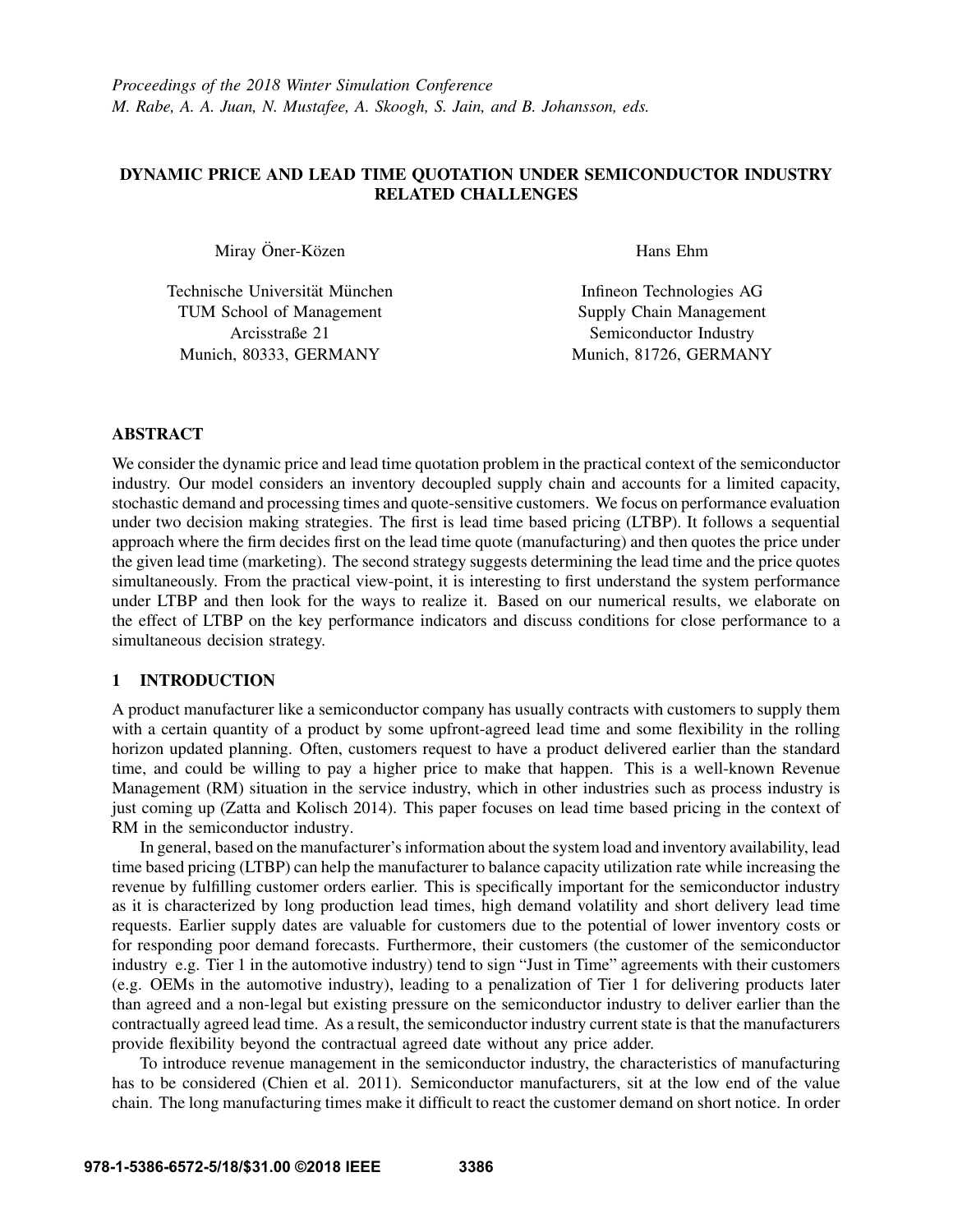to decouple the customer orders from long production times and improve responsiveness, semiconductor manufacturers have typically introduced an interim stock point in their supply chains.

Revenue management was researched already in 1960's by Peter P. Belobaba. It was introduced first by American Airlines (Belobaba 1987). Currently, it is successfully implemented in the service industry beyond airlines e.g. for car rentals, hotel industry and more. Zatta and Kolisch (2014) proposed extending it to the process industry. Through their research, they claimed that manufacturing companies could profit from revenue management techniques.

Existing research typically models the following strategies for satisfying customer demand: Make-toorder (MTO), assemble-to-order (ATO) and make-to-stock (MTS). Guhlich et al. (2015) model an ATO system. They consider a finite capacity as well as a limited semi-finished good inventory. However, their work considers that the incoming orders are accepted or rejected, depending on its characteristics and the production capacity. Defregger and Kuhn (2007) also consider revenue management by allowing the manufacturer to choose which order to accept. In practice, however, companies typically do not reject customers but quote a late order lead time. Considering revenue management under a MTO strategy, Öner-Közen and Minner (2017) combine the dynamic price/lead time quotation problem with due date based order sequencing decisions. In their work, order selection was not modeled by direct accept/reject decisions but via the price/lead time quotes. In other words, whenever it is not profitable to serve a customer, the firm quoted an unattractive price/lead time pair. Savasaneril and Sayın (2017) look at a production system with inventory, used for improving responsiveness. They motivate their model stating that the inventory carries standard products and the customization activities are performed in negligible time. Differently, we assume non-negligible time for composing the final product and also model the processes from the stock point to customer satisfaction.

In this work, we model the main production stage with typically long cycle times, the semi-finished good inventory as well as the final assembly processes with shorter but non-negligible cycle times. We divide customers in to two types: Price sensitive (PS) and lead time sensitive (LS), and apply the strategy that fits to their primary interests (MTO and ATO respectively). In such a system, we analyze the problem of order selection via price and lead time quotes. In this regard, we model and evaluate two decision-making strategies. The sequential decision-making approach considers lead time quotation, considering production capabilities, followed by price quotation of marketing under the given lead time quote. The second strategy makes these decisions jointly, in other words, the firm optimizes order lead time and price decisions at the same time.

### 1.1 The Situation of Lead Times in the Semiconductor Environment

As mentioned before, semiconductor manufacturers usually sell their products with a shorter than contractually agreed upon lead time. Reasons for that might have been that semiconductor manufacturers came from the ultra competitive time when Moore's Law (Moore 1965) was dominating and with a price decline of 30% and more for memory and microprocessors selling was more important than the classical revenue management approach. For this apparently improved service, beyond the contractually agreed lead time, no higher price is charged. The process may provide a customer independent ATP (Available To Promise) and if supply is available also shorter than the contractual agreed leadtime, due to increased production starts to mitigate risks or cancellations from other customers or other reasons, is confirmed. Introducing lead time based pricing (LTBP) to increase price for an improved service seems to be very attractive especially since it is partially already done today without charging.

Figure 1 shows the current state of order lead times at a typical semiconductor company, where lead time is defined as the latency between an initiation via an order and its completion. The order lead time (OLT) is the time frame between an entry of a new order to one of four different points in time:

- 1. The wish date: Requested delivery date of the customer.
- 2. The delivery date: When the goods are actually delivered to the customer.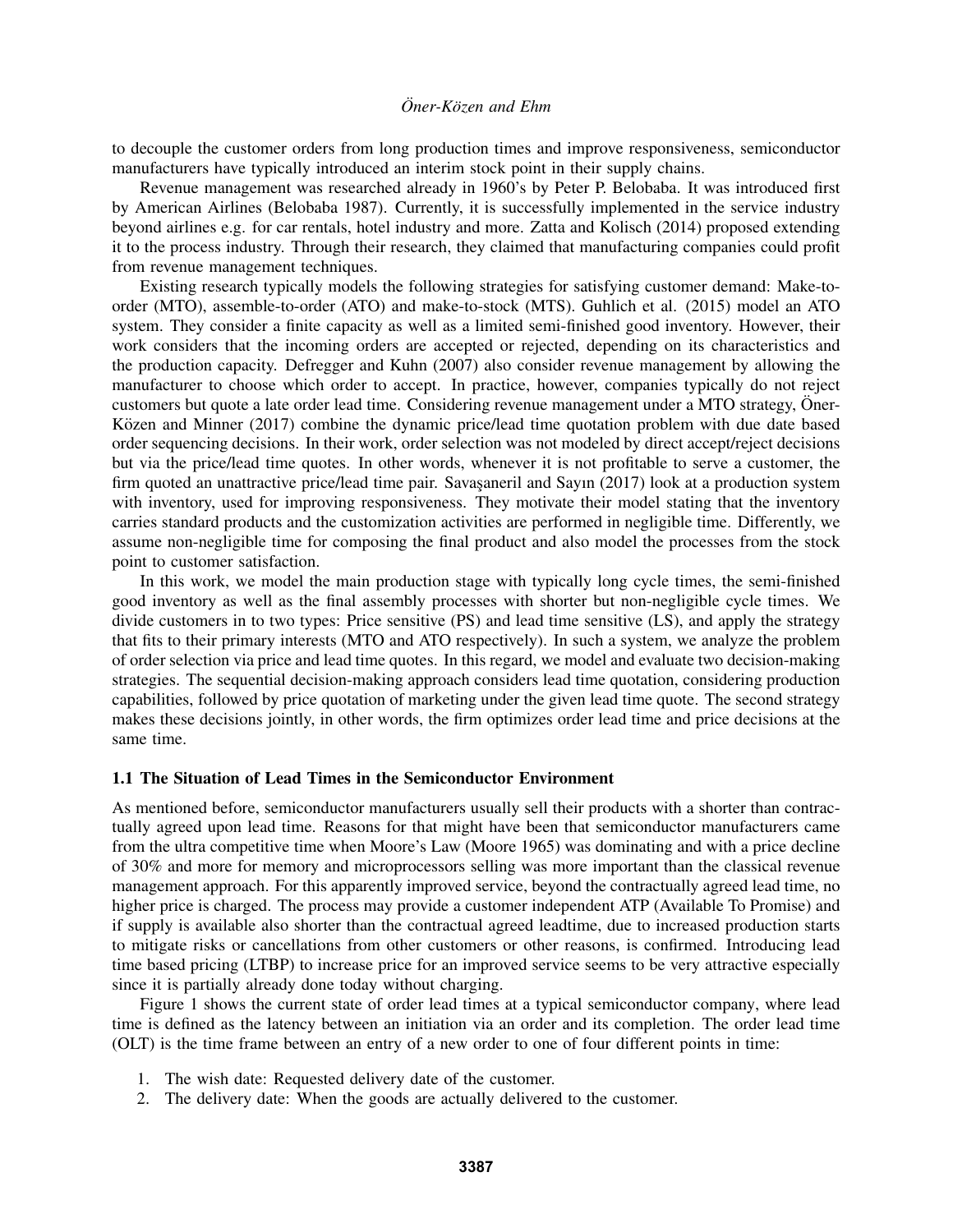- 3. The confirmation date: Delivery is assured to arrive by this date.
- 4. The contract date: Based on the lead times which have been agreed in the contract.



Figure 1: Order lead times.

Figure 1 depicts a scenario where the customer would like to have the chip arrive earlier than the agreed upon time. The semiconductor company confirms an earlier than the contractual date and presents an opportunity where LTBP can be applied. This opportunity arises in several areas but particularly with commodity products as these are typically requested on short notice. Implementation of LTBP here is expected to increase revenue because the company can charge prices that better match the service being provided, i.e. ability to confirm shorter lead times which come together with a better managed supply chain. Figure 1 provides an indication of satisfied orders with a shorter than agreed upon lead time, demonstrating the already existing potential for a way to successfully employ a LTBP strategy. However, a major argument against employing such a strategy is the anticipated high rejection rate of the existing customer base and potential damage to the customer-manufacturer relationship.

## 2 SIMULATION MODEL

## 2.1 System

We consider the supply chain structure depicted in Figure 2, where the production process of the final good is mainly divided into two stages. The production lead times are typically long in the first stage (front-end) while in the second stage (back-end) they are shorter. A semi-finished good inventory (die bank) decouples the two stages and enables better customer responsiveness. We model both stages as single server queuing systems.

We make the following assumptions:

• The processing times in both stages are exponentially distributed. The expected processing times of jobs in front- and back-end are  $1/\mu_1$  and  $1/\mu_2$  respectively ( $\mu_2 > \mu_1$ ). Customers arrive to the system dynamically, according to a Poisson process. The firm applies demand forecasting,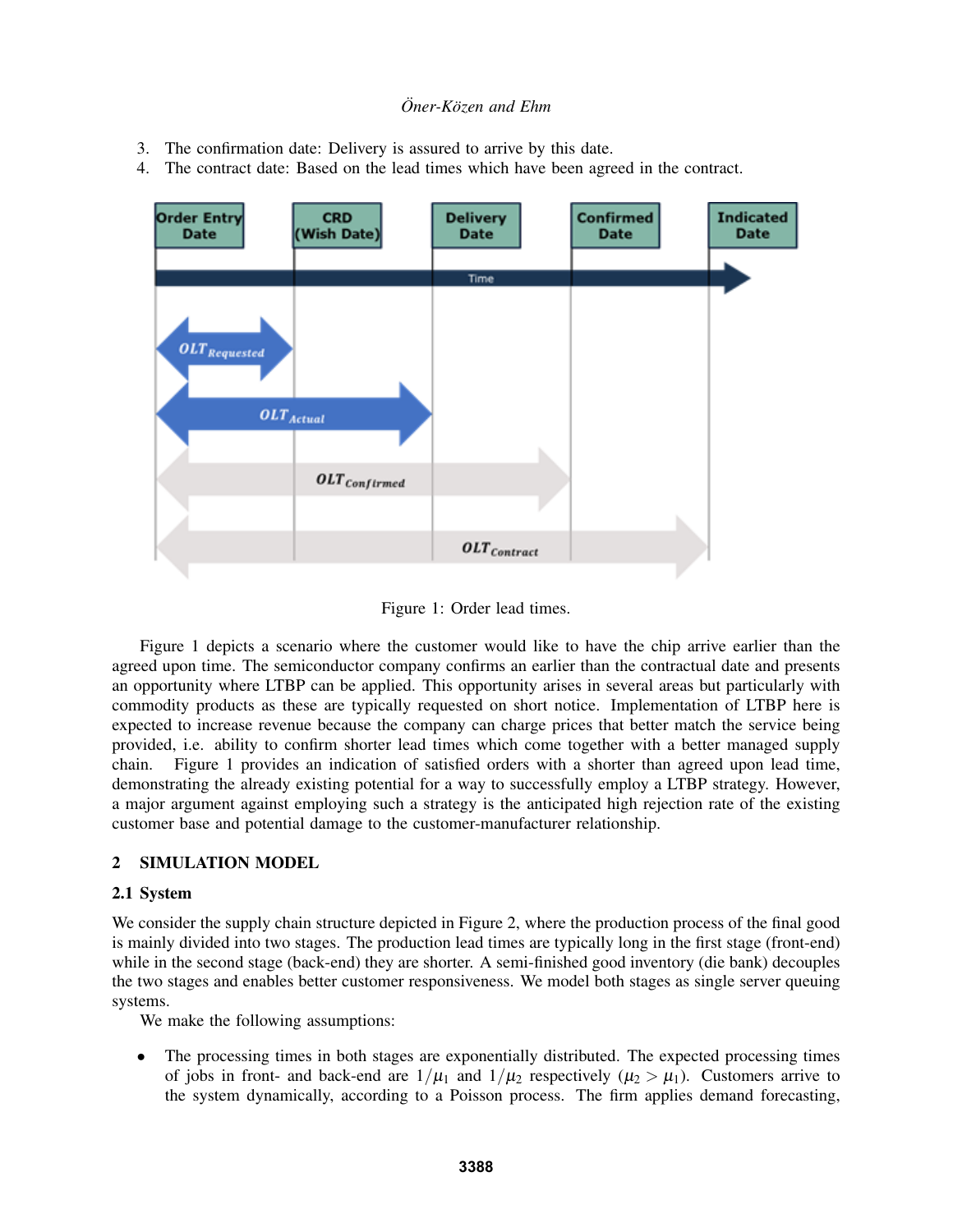

Figure 2: Supply chain of a semiconductor manufacturer.

therefore, has a good estimation of the arrival rate  $\lambda$ . Although in a simulation model many other distributions for the customer inter-arrival and order processing times can easily be incorporated, we model them as exponentially distributed random variables due to the following reason. The coefficient of variation of an exponentially distributed random variable is 1. This describes a high degree of volatility, which also exists in the arrival and service processes of the real-world problem.

- The firm is contractually obliged to deliver within a standard lead time (*OLTContract*).
- Upon arrival, a customer specifies his wish date. The lead time until this date is called "requested order lead time" and denoted *OLTRequested*.
- The customers are segmented into two groups based on their lead time preferences. Customers with shorter requested order lead times than the standard (*OLTRequested* < *OLTContract*) are referred to as lead time sensitive customers (LS). The customers who are not lead time sensitive are called price sensitive (PS). Given that a customer arrives, it is a LS customer with probability  $\zeta$ . PS customers demand the standard price (*PExpected*) and the contractual lead time (*OLTContract*). Dynamic price and lead time quotation is considered only for LS customers.



Figure 3: The flow chart of the decision problem (a snapshot from the implemented model).

Upon the arrival of a LS customer, the company makes a  $(p, L)$  quote. In other words, confirms a price *p* and a lead time *L*. Then, the customer makes a decision whether to accept it or not. LS customers' reaction to a quoted price and lead time pair, i.e. the probability that a LS customer accepts the  $(p, L)$  quote, is modeled with the following probability function (Easton and Moodie 1999; Watanapa and Techanitisawad 2005; Öner-Közen and Minner 2017):

$$
P^{LS}(p,L) = \left[1 + \xi_0 e^{\xi_L (L - OLT_{Expected}) + \xi_p (p - P_{Expected})}\right]^{-1}
$$
\n(1)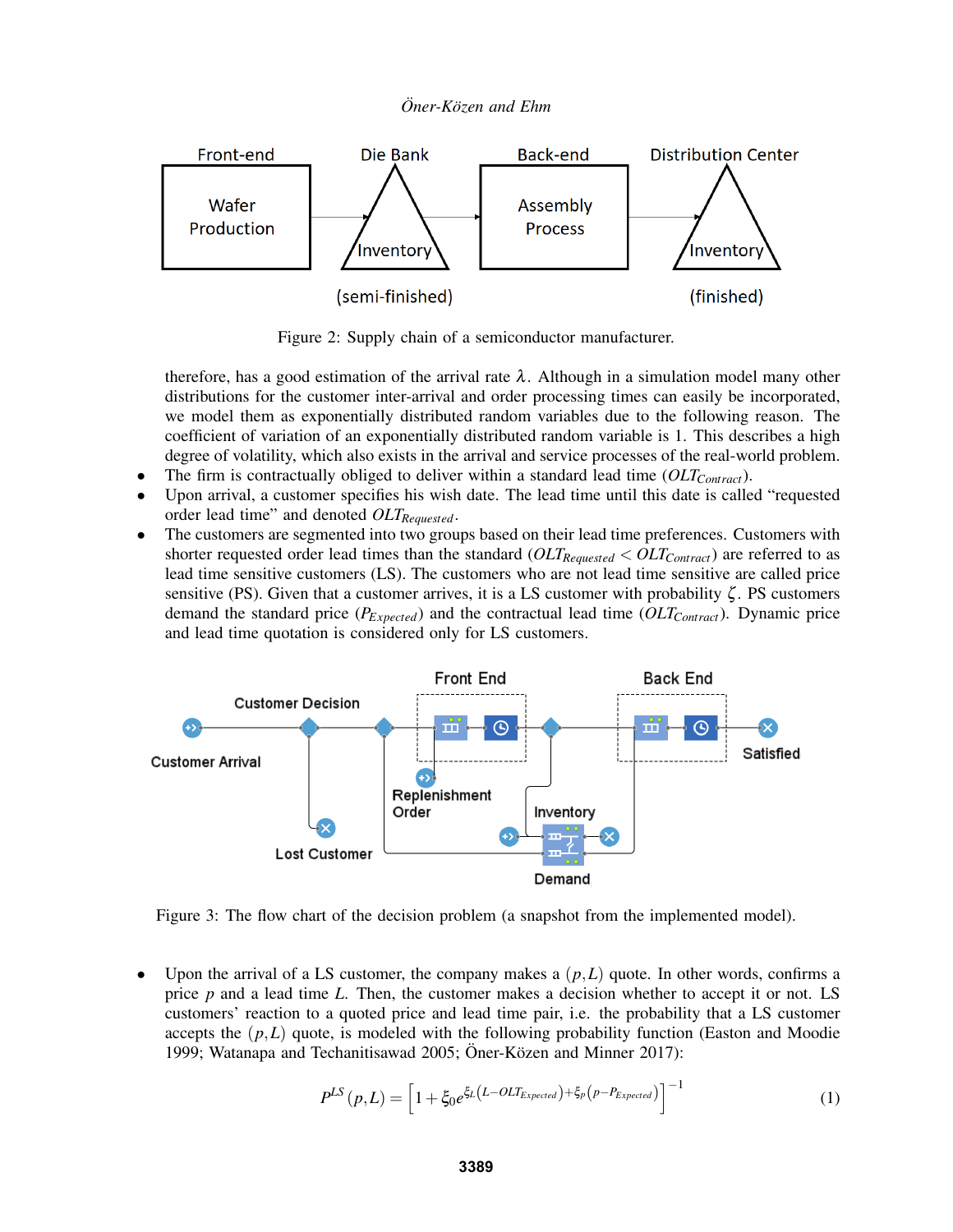#### *Öner-Közen and Ehm*

*OLTExpected* and *PExpected* reflect LS customers' expectation about a price and lead time offer they can get in the market. This expectation is based on their prior purchases.

Suppose that customers keep data on the lead time realizations for their prior orders (*OLTActual*). Based on the historical data, they know that realizing shorter lead times than *OLTContract* is typical in the semiconductor industry, since *OLTActual* is often shorter than *OLTContract*. Before asking for a quote from the company (arrival), they shape their expectations accordingly  $(OLT_{Expected} \leq OLT_{Contract})$ . Similarly they know the standard price quote and expect to be quoted this amount (*PExpected*). Nevertheless, they are willing to pay a premium for receiving shorter lead times than *OLTExpected*. The acceptance probability decreases in both *p* and *L*. The negative effect of quoting a longer lead time than  $OLT_{Expected}$  on the probability is reflected with parameter  $\xi_L$ , while the negative effect of quoting a higher price than  $P_{Expected}$  is reflected with parameter  $\xi_p$ . These parameters define how sensitive the customers are to the (positive or negative) deviations from these expectations. Note that, even when  $(p, L) = (P_{Expected}, OLT_{Expected})$ , the customer does not necessarily place an order (if  $\xi_0 > 0$ ).

- The firm follows an Assemble-to-Order (ATO) strategy for serving LS customers. Their orders go through only the back-end stage and consume one item of the available semi-finished-goods inventory. On the contrary, PS customer orders go through both stages, which means that the firm serves them according to a Make-To-Order (MTO) strategy. By doing this, the company exploits customers' willingness to wait for reducing the required inventory levels.
- PS customers place an order with probability one, however the firm does not have to accept all. These customers are rejected if based on the current system state, the expected *OLTActual* is estimated to exceed *OLTContract*.
- Inventory replenishments are made according to an  $(S-1, S)$  policy, where *S* denotes the base stock level. This means that a replenishment order is placed to the front-end process as soon as an item (e.g. a lot) leaves the inventory (die bank).
- If a semi-finished good inventory item is not available at the arrival time of a LS customer, he/she is quoted  $(p, L) = (P_{Expected}, OLT_{Contract})$ . If he/she places an order, it is backordered (waiting for the completion of a replenishment order from the front-end process). However, a LS customer might reject the quote with a high probability, depending on the parameter ξ*<sup>L</sup>* and the difference between *OLTContract* and *OLTExpected* (1).

Note that *OLTActual* for an accepted PS customer order in the system (front-end+back-end) follows a hypoexponential distribution ( $\mu_1 \neq \mu_2$ ). However, it can not be expressed in closed-form because the order processing sequence does not follow a first-come-first-served (FCFS) discipline. Arriving LS customer orders enter the system directly from the second stage, therefore, they can overtake PS customer orders, i.e., they can be processed in the second stage before some PS customer orders that arrived earlier. Furthermore, the arrival rate of the LS customer orders is dependent on the acceptance probability, which depends on the values of decision variables  $(p, L)$ . In the following we explain how the expected *OLT*<sub>Actual</sub> for PS customers is estimated, since the firm rejects them if this amount exceeds *OLTContract*.

Let  $W_i(n_i)$  denote the time an order spends in the *i*<sup>th</sup> stage given that it finds  $n_i$  jobs there (stage 1: front-end) and let  $A_{LS}(n_1)$  denote the expected number of LS customers to arrive (not necessarily to place an order) until the arriving PS order goes through the front-end processes. The criterion to reject a PS customer is mathematically the following.

$$
E[W_1(n_1) + W_2(n_2 + A_{LS}(n_1))] > OLT_{Contract}
$$
\n(2)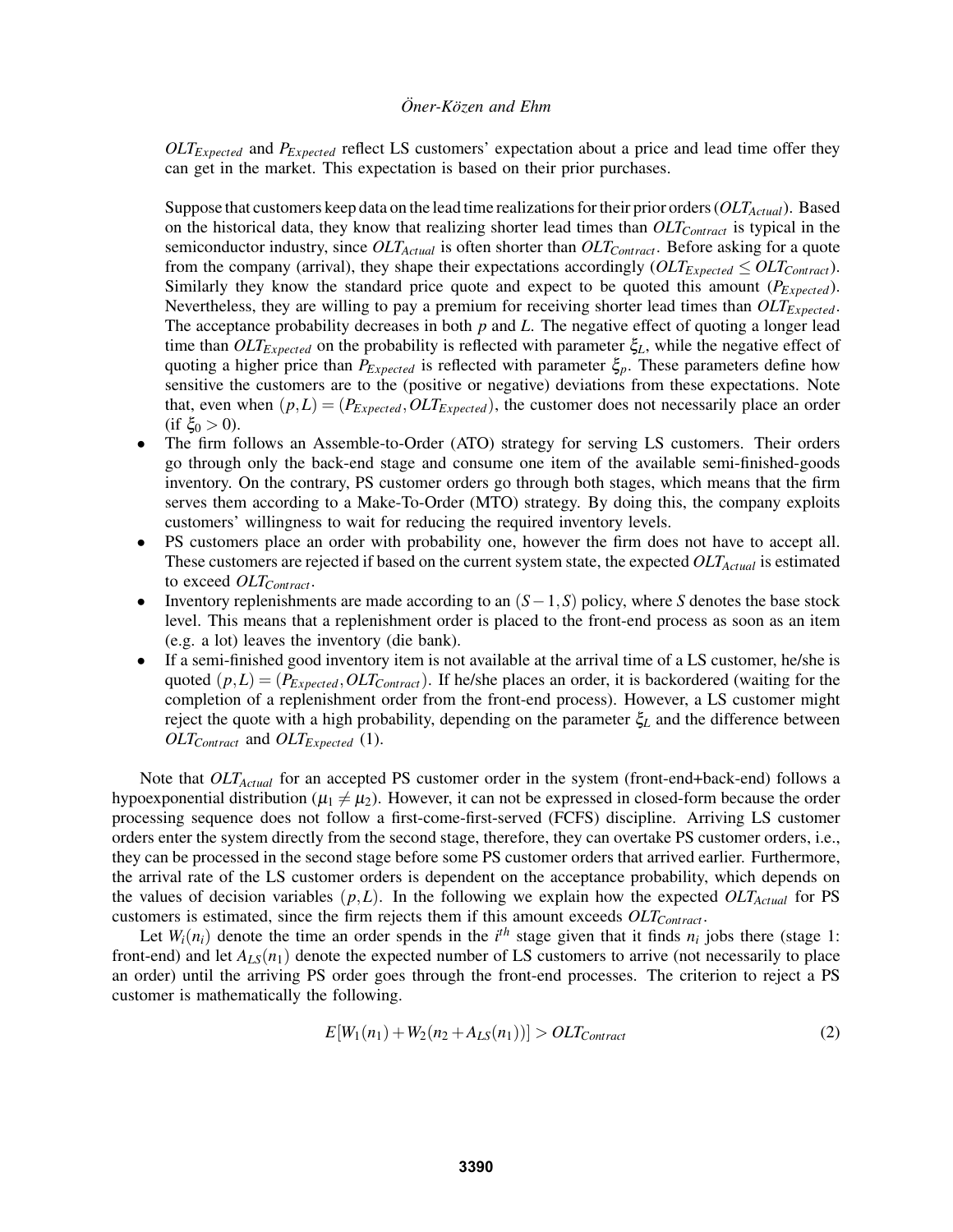where

$$
E[W_1(n_1) + W_2(n_2 + A_{LS}(n_1))] = E[W_1(n_1)] + E[W_2(n_2 + A_{LS}(n_1))]
$$
  
=  $\frac{n_1 + 1}{\mu_1} + \frac{n_2 + A_{LS}(n_1) + 1}{\mu_2}$   
=  $\frac{n_1 + 1}{\mu_1} + \frac{n_2 + \frac{(n_1 + 1) \cdot \lambda \cdot \zeta}{\mu_1} + 1}{\mu_2}$ .

#### 2.2 Decision Strategies

The two decision strategies under our focus are described in the following. Both strategies are myopic, because the decisions are optimized considering solely the profit that is expected to be obtained from the currently arriving customer without any foresight on the long-run impact of these decisions. In other words, the decisions made in this way do not optimize the long-run system performance, e.g. maximize the long-run profit.

#### 2.2.1 Simultaneous Quotation Strategy

The firm decides on the price and lead time quote simultaneously based on a myopic optimization. The objective is to maximize the marginal expected profit of the potential order of an arriving LS customer. In other words, the firm wishes to maximize the expected profit to be obtained solely from the currently arriving potential LS customer.

$$
\max_{P_{min}} \le p \le P_{max} E[\Pi_m(p, L)] = P^{LS}(p, L)(p - E[T(L, n_2)] \cdot u) + (1 - P^{LS}(p, L)) \cdot 0 \tag{3}
$$
  

$$
L_{min} \le L \le L_{max}
$$

where *u* is the unit tardiness cost and  $E[T(L, n<sub>2</sub>)]$  is the expected tardiness of the order that finds  $n<sub>2</sub>$  existing orders in the back-end process and that is quoted a lead time of *L*. Mathematically,

$$
E[T(L, n_2)] = \int_{w=L}^{\infty} f_{W_2(n_2)}(w)(w - L).
$$
 (4)

As mentioned before  $W_2(n_2)$  describes the lead time of an order that arrives to back-end and finds  $n_2$ orders.  $f_{W_2(n_2)}$  is therefore the probability density function of the  $Erlang(n_2+1,\mu_2)$  distribution.

This optimization problem considers the following trade-off. If an arriving LS customer accepts the  $(p,L)$  quote, i.e. with probability  $P^{LS}(p,L)$ , a revenue of p is earned and for this order it is expected to incur a tardiness penalty of  $E[T(L,n_2)] \cdot u$ , considering the fact that there are currently  $n_2$  orders in the back-end process. Therefore,  $p$ −*E*[*T*(*L*,*n*<sub>2</sub>)]  $\cdot$ *u* is the expected profit obtained from the arriving customer under this scenario. If the arriving LS customer rejects the quote, i.e. with probability  $(1 - P^{LS}(p, L))$ , he does not place an order. As a result, the firm neither earns a revenue nor incurs a tardiness cost. In this scenario, the profit obtained from the arriving customer is zero. Quoting a higher price, on the one hand, increases revenue earned if the customer accepts, while on the other hand, decreases the probability of acceptance. Similarly, quoting a longer lead time, decreases the expected tardiness cost to be incurred if the customer accepts, while decreasing the probability of acceptance. Intuitively, the optimal decision should be the one that is the most attractive to an arriving customer which results in a positive expected revenue.

#### 2.2.2 Sequential Quotation Strategy

This strategy models in an abstract way, the lead time based pricing (LTBP), a sequential decision making approach in which the firm first decides on the lead time quote and matches this service with an appropriate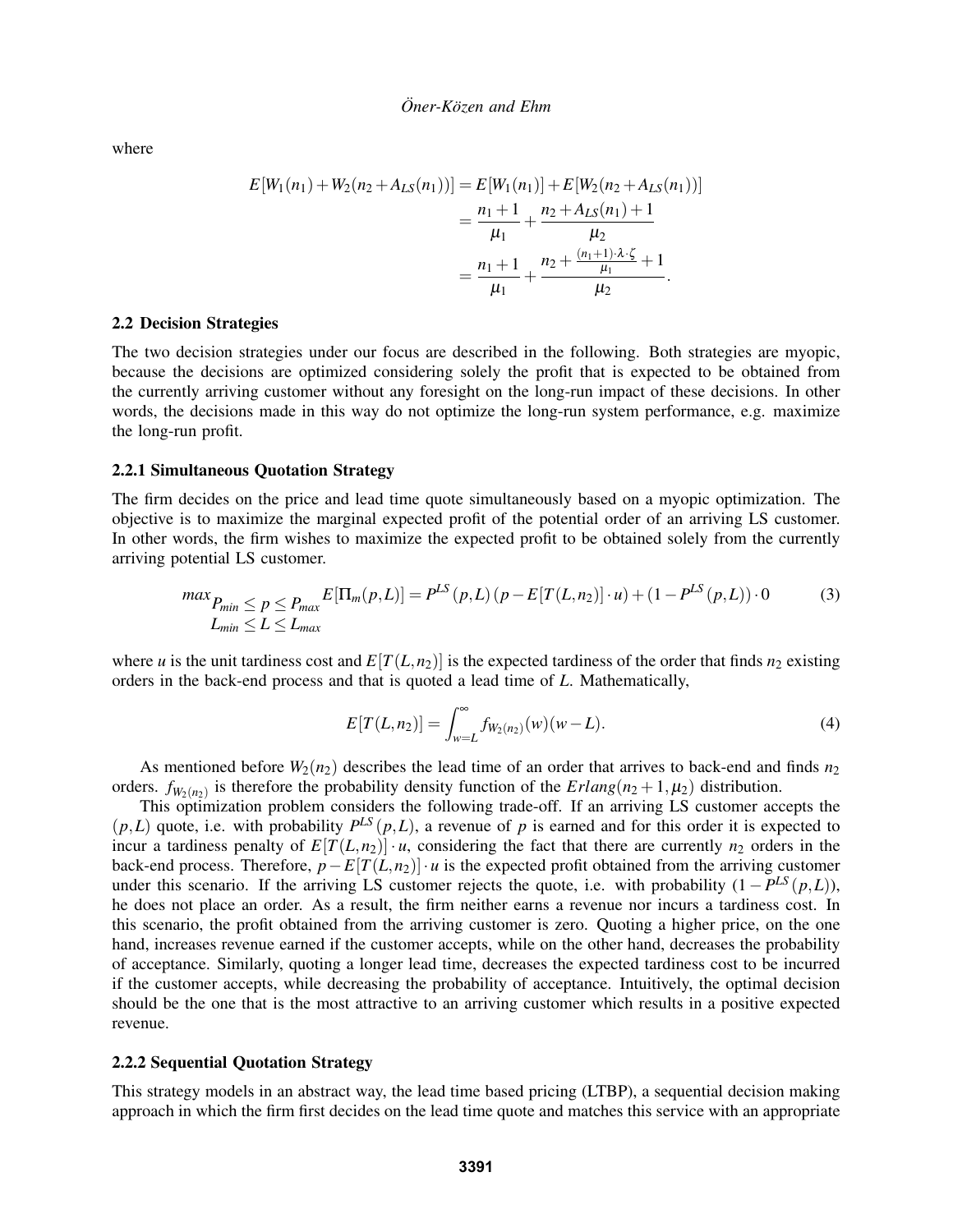price in a second step. This approach is easier to be adopted in practice since these decisions are typically under the responsibility of two different departments (e.g. manufacturing and marketing).

The lead time is quoted such that the probability of on-time completion of the arriving order is approximately equal to the service level  $(\alpha)$  the company targets.

$$
P\{W_2(n_2) < L\} \approx \alpha. \tag{5}
$$

The price quote is obtained by solving (3) under the lead time quote (5) suggests.

### 2.3 System Performance

The system performance is evaluated in steady-state, based on tardiness related and revenue acquisition related measures as well as based on the profit, which combines the two.

- The expected amount of tardiness is denoted  $E[T_{LS}]$  and  $E[T_{PS}]$  for LS and PS customers.
- The on-time probability is denoted  $\eta_{LS}$  and  $\eta_{PS}$  for LS and PS customers.
- The percentage of LS customers who accept the quote and the percentage of PS customers who are accepted are denoted φ*LS* and φ*PS* respectively.
- The expected revenue, profit and tardiness cost are denoted *Revenue*, *Pro fit* and *T cost*.

We also keep an eye on the quoted (*p*,*L*) pairs. *paverage* and *Laverage* denote the average price and lead time quotes.

## 3 NUMERICAL STUDY

The model described in Section 2 is implemented in AnyLogic. The non-linear, constrained optimization problem in (3) was solved using the *fmincon* function of MATLAB via linking the two software. The warm-up period ends upon satisfying 50,000*th* customer and the model terminates once 350,000 customers are satisfied. We run 50 independent replications. The 95% confidence intervals do not exceed 3% over all experiments.

In the experiments, the parameters  $\zeta$  (the probability of an LS customer) and  $\alpha$  (service level) are varied in three levels since they are the most impactful parameters in the comparison of sequential and simultaneous strategies.  $\zeta \in \{0.5, 0.7, 0.9\}, \alpha \in \{0.85, 0.9, 0.95\}.$  The underlined values form a base case. Unless otherwise stated  $\zeta$  and  $\alpha$  are set according to the base case. All other parameters are set as shown in Table 1.

| <b>System Related</b>                       |      | <b>Customer Related</b>                                                 |     |  |  |  |  |
|---------------------------------------------|------|-------------------------------------------------------------------------|-----|--|--|--|--|
| λ<br>(customer arrival rate)                | 3    | $\xi_0$<br>(defines acceptance probability of the expected quote)       | 0.1 |  |  |  |  |
| $\mu_1$<br>(processing rate of stage 1)     | 2.85 | $\xi_p$<br>(price sensitivity of LS customers)                          |     |  |  |  |  |
| $\mu_2$<br>(processing rate of stage 2)     | 3.05 | $\xi_L$<br>(lead time sensitivity of LS customers)                      |     |  |  |  |  |
| $OLT_{Contract}$<br>(contractual lead time) | 30   | $OLT_{Expected} = P_{Expected}$<br>(expected lead time and price quote) | 10  |  |  |  |  |
| S<br>(base stock)                           | 50   | $\boldsymbol{u}$<br>(unit tardiness cost)                               | 10  |  |  |  |  |

Table 1: Parameter setting in the numerical study.

We assume that the minimum quotable lead time in equation (3) is dynamically determined based on the current number of orders in the system, as follows:  $L_{min} = E[W_2(n_2)] = \frac{n_2}{\mu_2}$ . We assume that the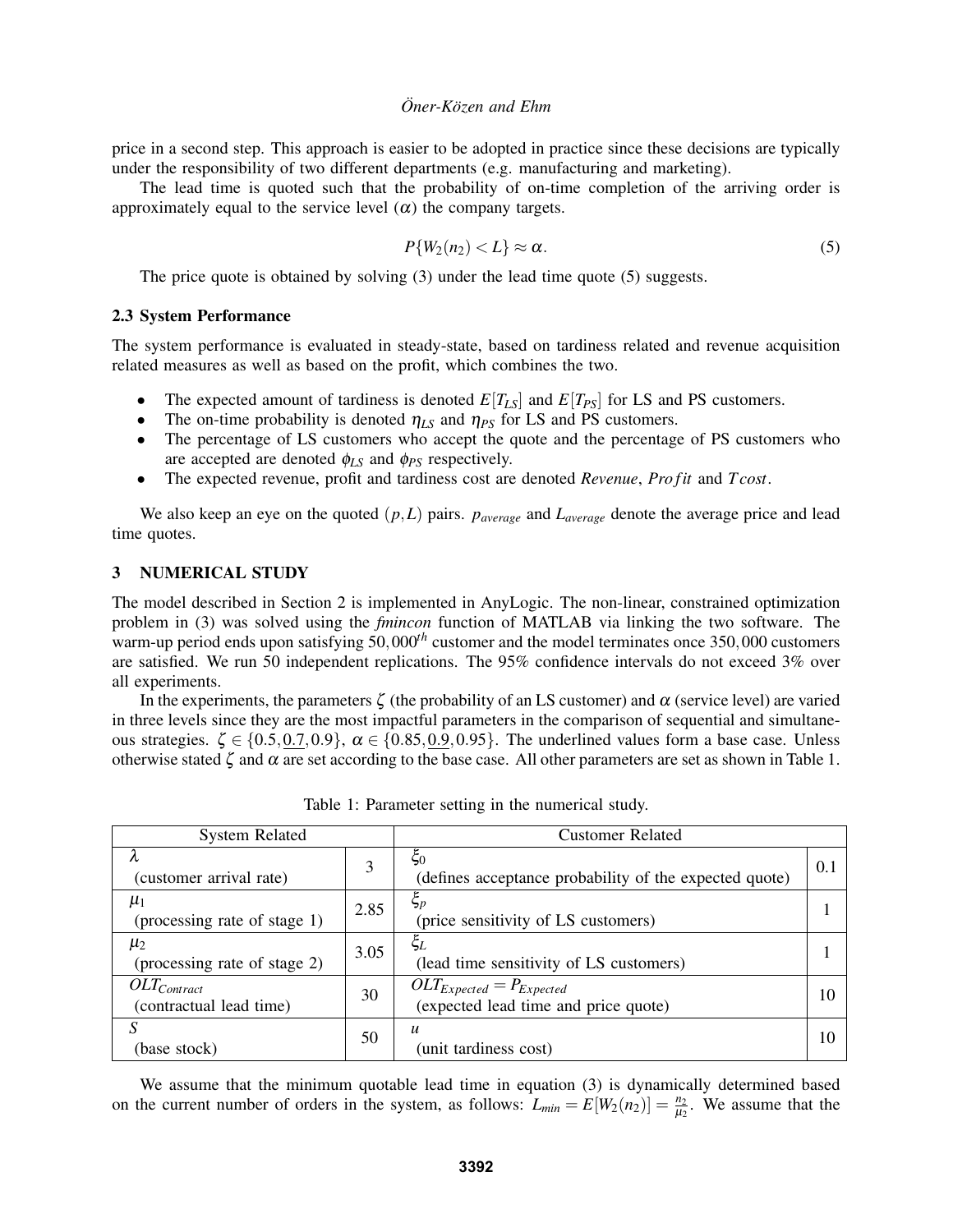#### *Öner-Közen and Ehm*

minimum quotable price is equal to this value,  $P_{min} = L_{min}$ . The maximum quotable lead time and price to a LS customer are  $L_{max} = P_{max} = OLT_{Contract}$ .

The parameters in the base case are selected in a way that they result in similar values to the industry case in terms of fundamental measures, such as the utilization of the two stages and the average *OLTActual*. Figure 4 shows the results from a single run for the base case. As in the industry example, the first processing stage is very highly utilized ( $\approx 98\%$  utilization), reflecting its capital intensive nature, while the second stage operates under an  $\approx 92\%$  utilization. The average  $OLT_{Actual}$  for PS customers, which are produced according to a MTO strategy and therefore go through both stages, is  $\approx$  11 periods (e.g. weeks), while the average *OLT*<sub>Actual</sub> for LS customers that go through only the back-end stage is  $\approx$  3 periods (e.g. weeks). In the industry example, when the company commits to *OLTContract*, order tardiness occurs very rarely. We set *OLTContract* such that the on-time probability of PS orders is nearly 1 in the base case. The customers know that the quotation of  $L < 0LT_{Contract}$  is typical in this industry. Therefore, their expectations are already in that direction. Thus, *OLTExpected*, which affects the acceptance probability of customers, is set to one third of the contractual lead time for modeling the demanding market in this industry (Table 1).



Figure 4: Base case, resulting utilization levels and lead times.

#### 3.1 Performance under Lead Time Based Pricing

As stated earlier, a major practical concern is that, the introduction of a lead time based pricing strategy will result in a high rejection rate of the existing customer base. Therefore, our model for lead time based pricing (sequential strategy) accounts for this. It considers the objective of maximizing the expected marginal profit. Since the marginal profit is zero in the event of a rejection, this model would never suggest  $(p, L)$  quotes resulting in such a situation. In contrast, it suggests quotes that are appealing to the customers as far as the expected tardiness occurrence allows.

Table 2 shows how the system performs under LTBP and the effect of firm's service level target on the performance. It is noteworthy to observe that the percentage of LS customers who accept the quote (φ*LS*) is around 92%. This value is higher than the acceptance probability under the "typical" quote  $(P^{LS}(P_{Expected},OLT_{Expected}) = \frac{1}{1+\xi_0} = 0.909)$ . This means that, the price increase (compared to  $P_{Expected}$ ) is typically *less* than the extra service provided, i.e. the decrease in the lead time (compared to *OLTExpected*).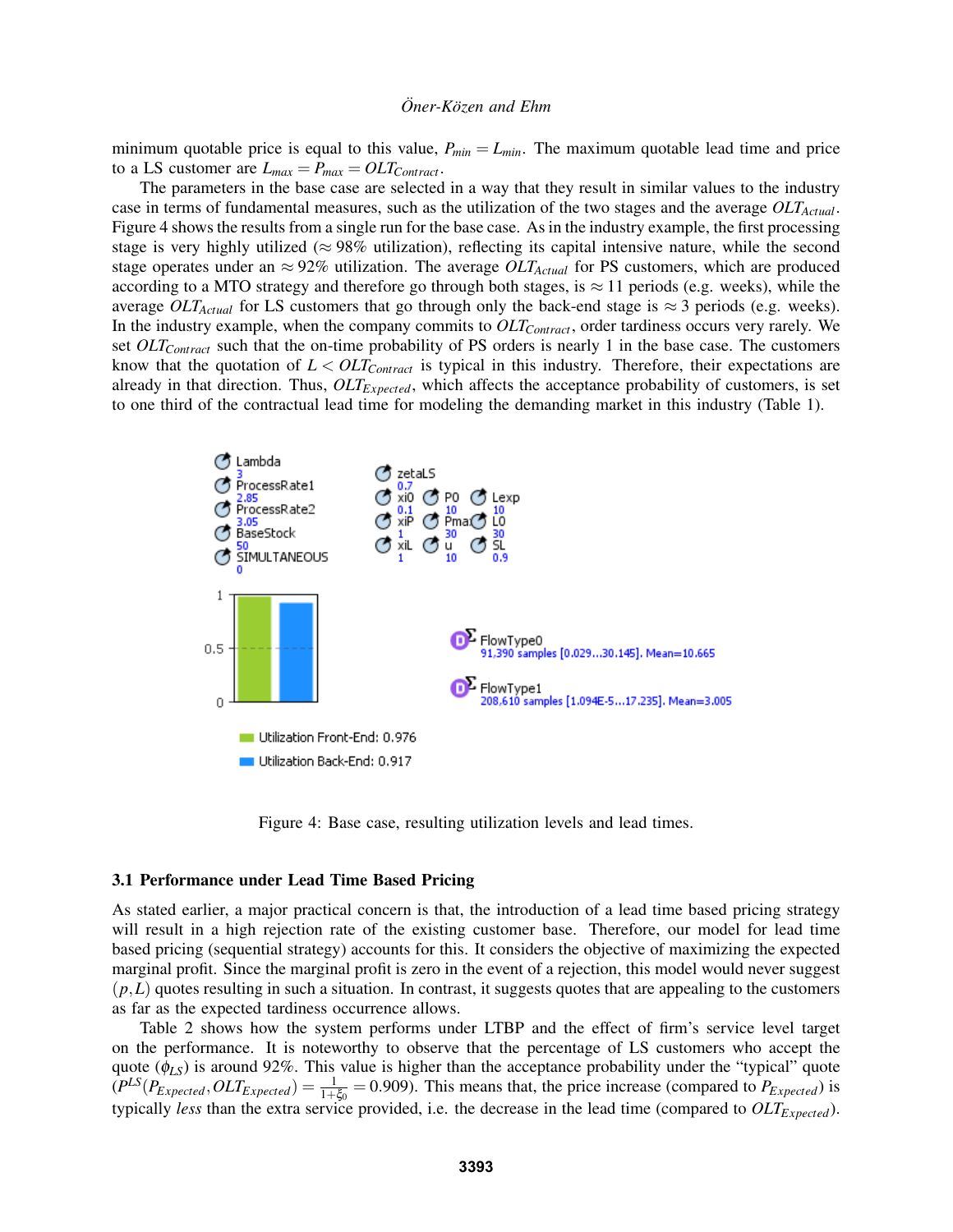Furthermore  $\phi_{LS}$  remains stable under varying  $\alpha$ . This is a result of quoting safer lead times (see *Laverage*) always in combination with lower prices (see *paverage*). The ability to offer the best combination makes LTBP attractive.

| α    | Paverage | $L$ average | $\varphi_{PS}$     | $\phi_{LS}$ | $E[T_{PS}]$ | $E[T_{LS}]$ | $\eta_{PS}$  | $\eta_{LS}$ |        | <i>Profit</i>   <i>Revenue</i> | $T\cos t$ |
|------|----------|-------------|--------------------|-------------|-------------|-------------|--------------|-------------|--------|--------------------------------|-----------|
| 0.85 | 15.757   | 3.978       | 0.937              | 0.925       | 0.000       | 0.095       | 1.000        | $0.850$     | 13.395 | 14.064                         | 0.665     |
| 0.90 | 15.483   |             | $4.250 \mid 0.937$ | 0.925       | 0.000       | $0.061$     | $\mid$ 1.000 | 0.900       | 13.449 | 13.872                         | 0.423     |
| 0.95 | 15.100   | 4.641       | 0.938              | 0.924       | 0.000       | 0.028       | 1.000        | $0.950$     | 13.408 | 13.605                         | 0.197     |

Table 2: Impact of the service level target  $\alpha$  (sequential strategy assumed).

The results in Table 3 show the effect of the percentage of LS customers on the system performance. As more and more customers demand short lead times, the average quoted lead time decreases. The revenue potential increases because in return of shorter lead times, higher prices are quoted. Due to tighter lead time quotes, the tardiness costs grow, however, not significantly. As a result, profits increase. Note that the expected amount of tardiness is very low, around 0.06 weeks, corresponding to half a day.

Table 3: Impact of lead time sensitive customer percentage (sequential strategy assumed).

|     | Paverage | $\mu$ <sub>average</sub> | $\varphi_{PS}$ | $\varphi_{LS}$ | $T_{PS}$<br>$E^{\gamma}$ | $E[T_{LS}]$ | $\eta_{PS}$ | $\eta_{LS}$ | Pro fit | Revenue | Tcost |
|-----|----------|--------------------------|----------------|----------------|--------------------------|-------------|-------------|-------------|---------|---------|-------|
| U.S | 5.281    | 4.481                    | 0.950          | 0.920          | 0.000                    | 0.062       | .000        | 0.900       | 12.335  | 12.643  | 0.306 |
|     | 5.483    | 4.250                    | 0.937          | 0.925          | 0.000                    | 0.061       | .000        | 0.900       | 13.449  |         | 0.423 |
| 0.9 | 15.595   | 4.189                    | 0.896          | 0.924          | 0.000                    | 0.060       | 000.1       | 0.900       | 14.584  |         | 0.540 |

### 3.2 Comparison of LTBP to the Simultaneous Strategy

We compare the performance of alternative decision strategies based on the results in Table 4. The column "SIM" indicates whether a simultaneous (value 1) or a sequential (value 0) strategy is followed.

| $\alpha$ | <b>SIM</b> | Paverage | $\mu_{average}$ | $\varphi_{PS}$ | $\varphi_{LS}$ | $E[T_{PS}]$ | $E[T_{LS}]$ | $\eta_{PS}$ | $\eta_{LS}$ | Profit | Revenue | Tcost |
|----------|------------|----------|-----------------|----------------|----------------|-------------|-------------|-------------|-------------|--------|---------|-------|
| 0.85     | 0          | 15.757   | 3.978           | 0.937          | 0.925          | $0.0\,$     | 0.095       | 0.1         | 0.850       | 13.395 | 14.064  | 0.665 |
| 0.85     |            | 15.459   | 4.273           | 0.936          | 0.925          | $0.0\,$     | 0.063       | 0.1         | 0.898       | 13.410 | 13.856  | 0.443 |
| 0.9      | 0          | 15.483   | 4.250           | 0.937          | 0.925          | $0.0\,$     | 0.061       | 0.1         | 0.900       | 13.449 | 13.872  | 0.423 |
| 0.9      |            | 15.448   | 4.285           | 0.936          | 0.926          | $0.0\,$     | 0.063       | . 0         | 0.898       | 13.404 | 13.844  | 0.440 |
| 0.95     | 0          | 15.100   | 4.641           | 0.938          | 0.924          | $0.0\,$     | $0.028\,$   | 1.0         | 0.950       | 13.408 | 13.605  | 0.197 |
| 0.95     |            | 15.467   | 4.264           | 0.936          | 0.926          | $0.0\,$     | 0.063       | 0.1         | 0.899       | 13.421 | 13.861  | 0.437 |

Table 4: Impact of the decision strategy.

Clearly, the performance of the sequential policy depends on selection of the service level  $(\alpha)$ . If the firm makes too safe lead time quotes ( $\alpha = 0.95$ ), then the revenue potential can not be fully used. This is what we see when comparing *paverage* and *Laverage* in the last two rows. As a result, the sequential strategy with  $\alpha = 0.95$  leads to lower profits via attaining lower revenues. The tardiness cost is also lower, but higher profits are possible to get by increasing it insignificantly. The expected tardiness for LS customers is very low in either case (0.028 and 0.063).

On the other hand, if the firm does not base its decisions on a sufficient "safety" ( $\alpha = 0.85$ ), then higher tardiness costs may interfere with the attain of higher profits. Higher revenue is brought in, but it does not compensate the cost consequences of quoting shorter lead times.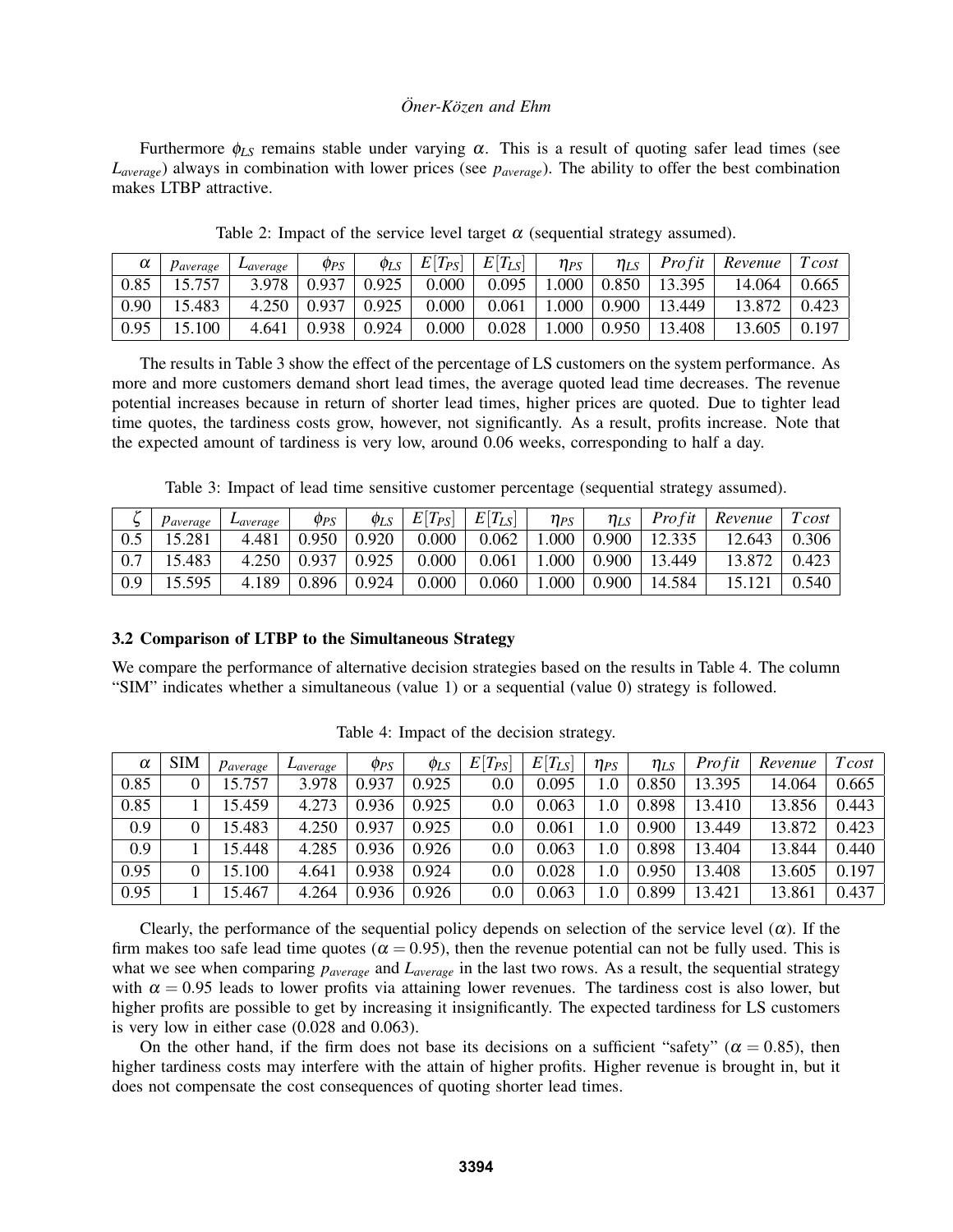The simultaneous strategy works based on the unit tardiness cost that is assumed to be the true one. Thus, it precisely evaluates the trade-off between positive and negative consequences of a (*p*,*L*) quote. It decreases the revenue when necessary for achieving higher profits. The sequential strategy performs closely, if the service level target is correctly set ( $\alpha = 0.9$  in this case).

### 4 DISCUSSION AND CONCLUSION

This work presented an attempt to understand the dynamics of the price and lead time quotation problem in the semiconductor industry. We developed a simulation model capturing important characteristics of the supply chain of a semiconductor manufacturer. Furthermore, we analyzed two decision making strategies: Simultaneous and sequential. Both strategies are simple but sophisticated as they decide on the (*p*,*L*) quotes based on a myopic optimization of the expected marginal profit. The sequential strategy (LTBP) is more realistic to consider for a practical implementation, at least in the near future.

Our results showed most importantly that lead time based pricing does not necessarily hurt the attractiveness of the company. In our experiments it even increased the customer acceptance rate. We found that a high customer acceptance probability is maintained even if the service level target is set incorrectly. However, potential consequences of its incorrect specification are that some of the revenue potential might be wasted or tardiness costs may grow beyond the amount of extra revenue can compensate. Furthermore, the percentage of customers who demand more than contractually agreed conditions (LS customers) has a significant impact on firm's profits. Future research should have a closer look on the customer reaction model and setting its parameters as realistic as possible, since it is in the core of the model and crucial for making good decisions. Moreover, the incorporation of a customer arrival process that is not time-homogeneous is a meaningful extension of the model, considering the existing demand seasonality in semiconductor industry.

Since a lead time based pricing strategy would be new in the industry, a practical concern is that the customers may perceive it negatively and doubt its fairness. Hence, a big challenge when introducing such a strategy is doing this without harming the customer-manufacturer relationship. In other words, the implementation challenges move from the technical best solution to a practical one: Convincing customers who are used to lead times shorter than the contractual agreed lead times to the contractual ones for a regular price and for the shorter lead times to a higher price. The results show that LTBP promises a lot, once this hurdle is taken.

#### **REFERENCES**

- Belobaba, P. P. 1987. "Survey Paper Airline Yield Management an Overview of Seat Inventory Control". *Transportation Science* 21(2):63–73.
- Chien, C.-F., S. Dauzère-Pérès, H. Ehm, J. W. Fowler, Z. Jiang, S. Krishnaswamy, T.-E. Lee, L. Moench, and R. Uzsoy. 2011. "Modelling and Analysis of Semiconductor Manufacturing in a Shrinking World: Challenges and Successes". *European Journal of Industrial Engineering* 5(3):254–271.
- Defregger, F., and H. Kuhn. 2007. "Revenue Management for a Make-To-Order Company with Limited Inventory Capacity". *OR Spectrum* 29(1):137–156.
- Easton, F. F., and D. R. Moodie. 1999. "Pricing and Lead Time Decisions for Make-To-Order Firms with Contingent Orders". *European Journal of Operational Research* 116(2):305–318.
- Guhlich, H., M. Fleischmann, and R. Stolletz. 2015. "Revenue Management Approach to Due Date Quoting and Scheduling in an Assemble-To-Order Production System". *OR Spectrum* 37(4):951–982.
- Moore, G. E. 1965. "Cramming More Components onto Integrated Circuits". *Electronics* 38(8):114–117.
- Öner-Közen, M., and S. Minner. 2017. "Dynamic Pricing, Leadtime Quotation and Due Date Based Priority Dispatching". *International Journal of Production Research* forthcoming.
- Savasaneril, S., and E. Sayın. 2017. "Dynamic Lead Time Quotation Under Responsive Inventory and Multiple Customer Classes". *OR Spectrum* 39(1):95–135.